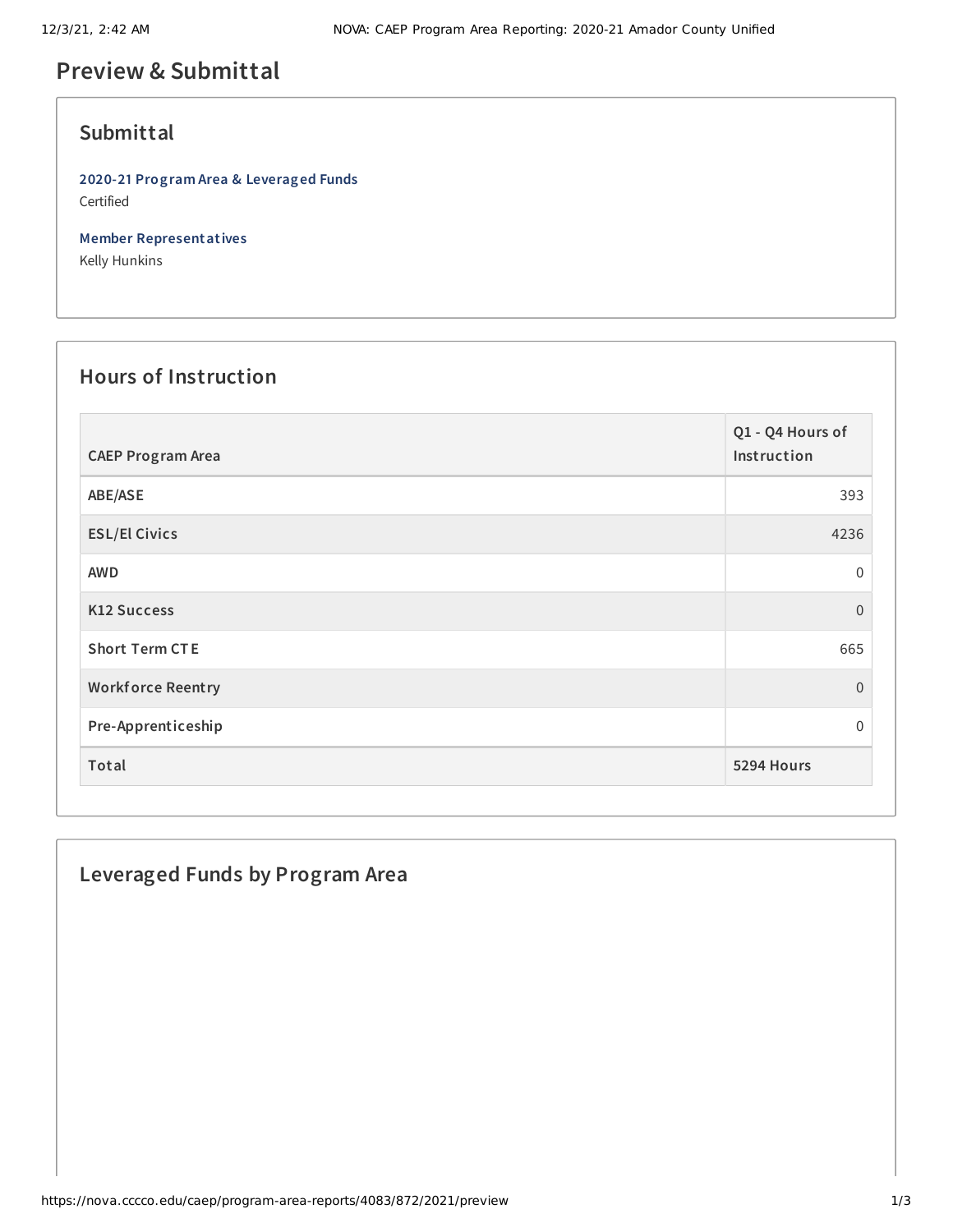| Fund                                     | ABE/ASE   | ESL/El<br><b>Civics</b> | <b>AWD</b> | K12<br><b>Success</b> | Short<br>Term<br><b>CTE</b> | Workforce<br>Reentry | Pre-<br>Apprenticeship | Totals    |
|------------------------------------------|-----------|-------------------------|------------|-----------------------|-----------------------------|----------------------|------------------------|-----------|
| California Adult<br>Education<br>Program | \$450,283 | \$39,399                | \$0        | \$0                   | \$73,171                    | \$0                  | \$0                    | \$562,853 |
| <b>CalWORKs</b>                          | \$0       | \$0                     | \$0        | \$0                   | \$0                         | \$0                  | \$0                    | \$0       |
| NonCredit                                | \$0       | \$0                     | \$0        | \$0                   | \$0                         | \$0                  | \$0                    | \$0       |
| <b>Perkins</b>                           | \$0       | \$0                     | \$0        | \$0                   | \$0                         | \$0                  | \$0                    | \$0       |
| <b>LCFF</b>                              | \$40,392  | \$3,534                 | \$0        | \$0                   | \$6,563                     | \$0                  | \$0                    | \$50,489  |
| Fees                                     | \$0       | \$0                     | \$0        | \$0                   | \$0                         | \$0                  | \$0                    | \$0       |
| K12 Adult Ed Jail<br><b>Funds</b>        | \$0       | \$0                     | \$0        | \$0                   | \$0                         | \$0                  | \$0                    | \$0       |
| <b>WIOA II</b>                           | \$0       | \$0                     | \$0        | \$0                   | \$0                         | \$0                  | \$0                    | \$0       |
| Contracted<br><b>Services</b>            | \$0       | \$0                     | \$0        | \$0                   | \$0                         | \$0                  | \$0                    | \$0       |
| <b>Totals</b>                            | \$490,675 | \$42,933                | \$0        | \$0                   | \$79,734                    | \$0                  | \$0                    | \$613,342 |

#### **Certification**

**28 Capital Adult Education Regional Consortium - Primary Contact**

**Patricia Oliva** [poliva@scoe.net](mailto:poliva@scoe.net)

**Bethany Ely** Coordinator [bely@scoe.net](mailto:bely@scoe.net)

**Carla Slowiczek** CAERC Coordinator [cslowiczek@scoe.net](mailto:cslowiczek@scoe.net)

#### Appro ved by Pa tricia Oliva

**12/02/2021 06:41 PM PST**